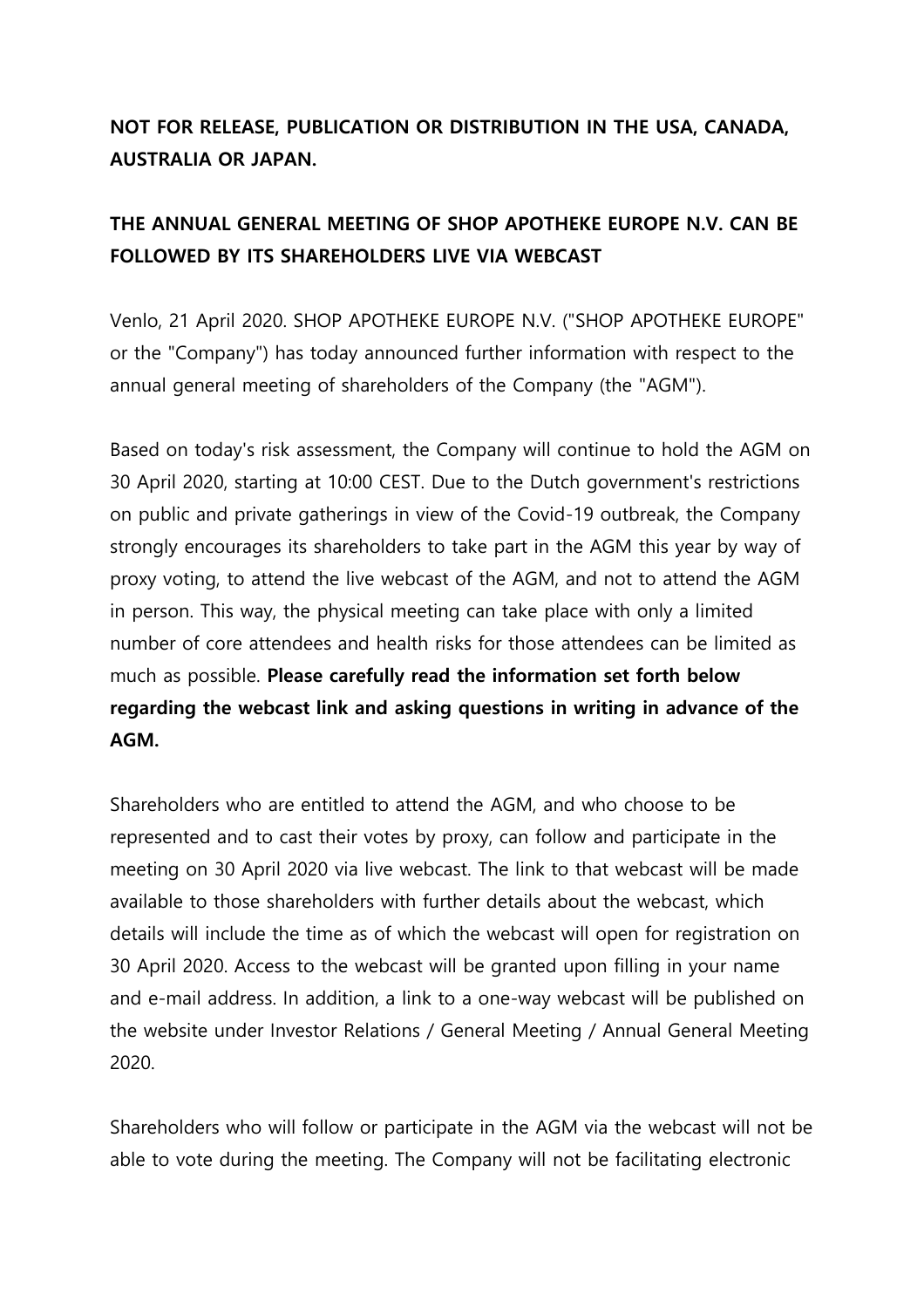voting during the meeting, which means that votes can only be submitted in advance of the AGM by proxy.

In addition, shareholders who have registered to attend the AGM and choose to follow or participate in the meeting via live webcast, can ask questions with respect to the AGM agenda items in advance of the AGM via email (shopapotheke@better-orange.de). The Company has decided to extend the deadline for its shareholders to submit their questions to three calendar days before the meeting, which means that Better Orange IR & HV AG must have received questions (at [shopapotheke@better-orange.de\)](mailto:shopapotheke@better-orange.de) ultimately by 18:00 CEST on Sunday, 26 April 2020.

Questions with respect to the AGM agenda items that have been timely submitted by shareholders will be answered during the meeting. The answers to the submitted questions will also be posted on the corporate website of the Company [\(http://shop-apotheke-europe.com\)](http://shop-apotheke-europe.com/) under Investor Relations / General Meeting / Annual General Meeting 2020 after the AGM. Shareholders can also submit follow-up questions during the AGM either in writing, via the chat box in the webcast, or verbally, via the microphone of the electronic device used to participate in the webcast. However, the chairman of the meeting will have the discretion to decide which questions will be answered and how, in order to safeguard the order of the meeting. When submitting questions, please state your full name.

**Please remember to register for the AGM and to give your proxy with voting instructions in the manner, and in advance of the deadlines, set forth in the convocation announcement of the AGM.** Registration can take place until 18:00 CEST on Friday, 24 April 2020, and the completed and duly signed proxy form must have been received by Better Orange IR & HV AG ultimately by 18:00 CEST on Friday, 24 April 2020.

The convocation announcement and the agenda, the accompanying explanatory notes and other information and documentation are available on the corporate website of the Company [\(http://shop-apotheke-europe.com\)](http://shop-apotheke-europe.com/) under Investor